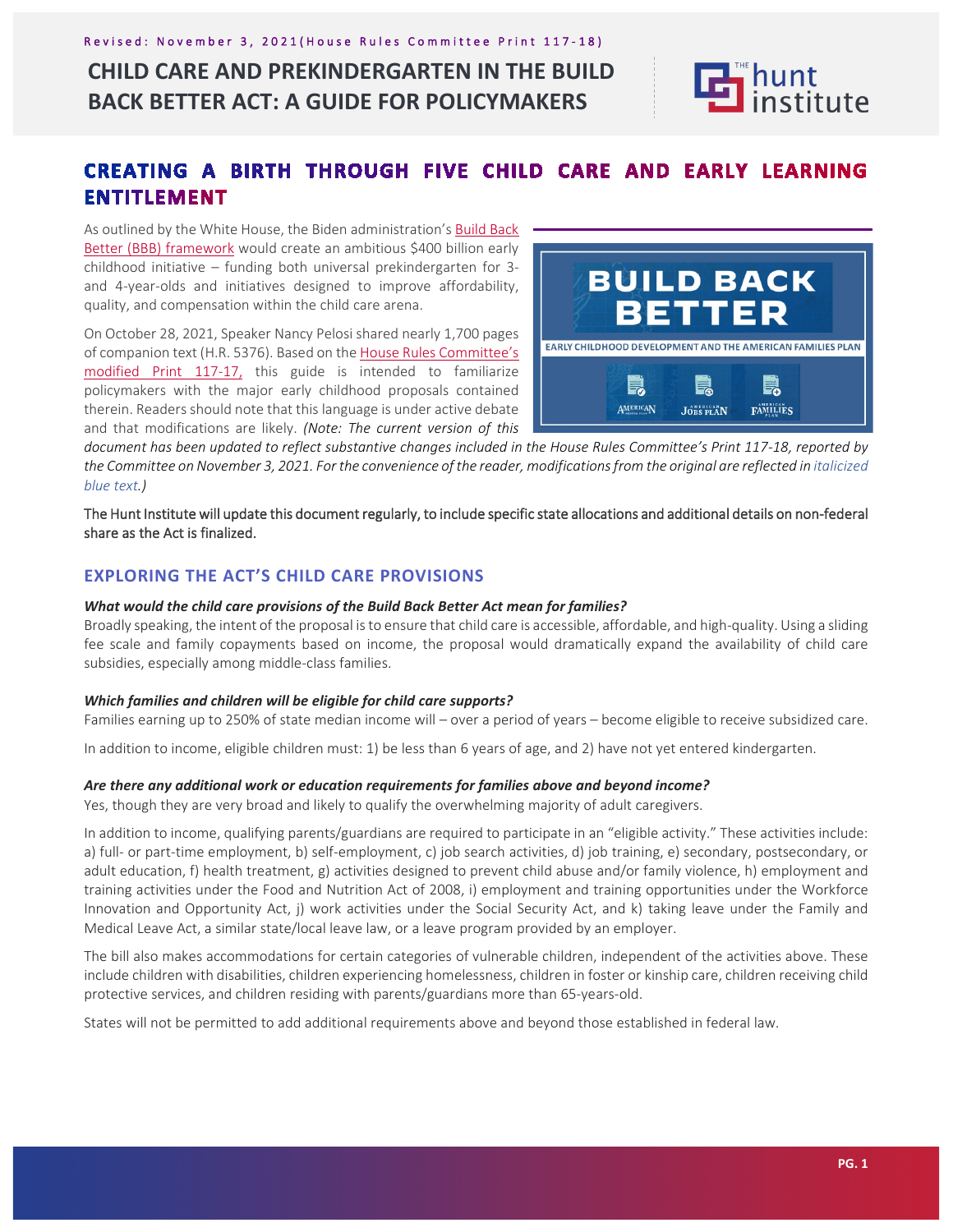# **CHILD CARE AND PREKINDERGARTEN IN THE BUILD BACK BETTER ACT: A GUIDE FOR POLICYMAKERS**



## *On what timeline will families become eligible to receive expanded benefits?*

Eligibility will phase in between federal fiscal year (FFY) 2022 and FFY2025. Presuming an approved state application to the federal government, eligibility will expand as follows:

- FFY2022: Children whose family income does not exceed 100% of state median income.
- FFY2023: Children whose family income does not exceed 125% of state median income.
- FFY2024: Children whose family income does not exceed 150% of state median income.
- FFY2025-FFY2027: Children whose family income does not exceed 250% of state median income.

*(Print 117-18, reported by the House Rules Committee on November 3, 2021, inserts language that creates the ability to expand benefits to families with incomes exceeding the thresholds specified above [subject to approval by the federal government and not to exceed 250% of SMI] during FFY2022, FFY2023, and FFY2024, in the event states can document that they have appropriately prioritized services based on family income. In petitioning to do so, the state may take geographic variations in the cost of living into account.)*

## *How will the family copayments work?*

If enacted, the proposal will dramatically reduce child care costs for the majority of Americans. Similar to health insurance, outof-pocket child care costs will take the form of family copayments. The amount of these copayments will be linked to family income as measured against the median income in the states in which they reside and cover all eligible children in the household.

- Families with incomes not more than 75% of state median income will not incur copayments and will have their care fully subsidized.
- Families between 75%-100% of state median income will incur a copayment not to exceed 2% of annual family income.
- Families between 100%-125% of state median income will incur a copayment of at least 2% but not more than 4% of annual family income.
- Families between 125%-150% of state median income will incur a copayment of at least 4% but not more than 7% of annual family income.
- Families between 150%-250% of state median income will incur a copayment of 7% of annual family income.

## *Can providers elect to charge participating families more than the copayment detailed above?*

No. Between the state subsidy and parent copayment, all provider costs must be covered. No additional costs may be passed on to parents.

## *Will the subsidy payment cover the full day and calendar year?*

Yes.

## *What is the median state income in my state and how does this compare to the federal poverty definition?*

Although the federal Child Care and Development Block Grant sets its upper limit for income eligibility at 85% of State Median Income (SMI), states have often calculated their own limits in relation to the federal poverty definition – currently \$26,500 for a family of four – and provided subsidy benefits primarily to families experiencing deep economic hardship. BBB's use of SMI – and provision of child care benefits to families up to 250% of this more state-specific benchmark – is designed to create a more universal benefit, open to middle- and upper-middle-class families. Recent state median income data from the U.S. Census Bureau can be located here and should be considered in relation to family size.

## *Which child care providers would be eligible to participate?*

Both center- and family-based child care providers are eligible to participate if they are: a) licensed to provide child care services under state law, and b) participating in their states' tiered quality measurement systems by the end of the third fiscal year for which their states receive funding. Separate provisions are made for tribal child care programs. Eligible programs must meet state and local requirements applicable to the Child Care and Development Block Grant Act. There are some provisions for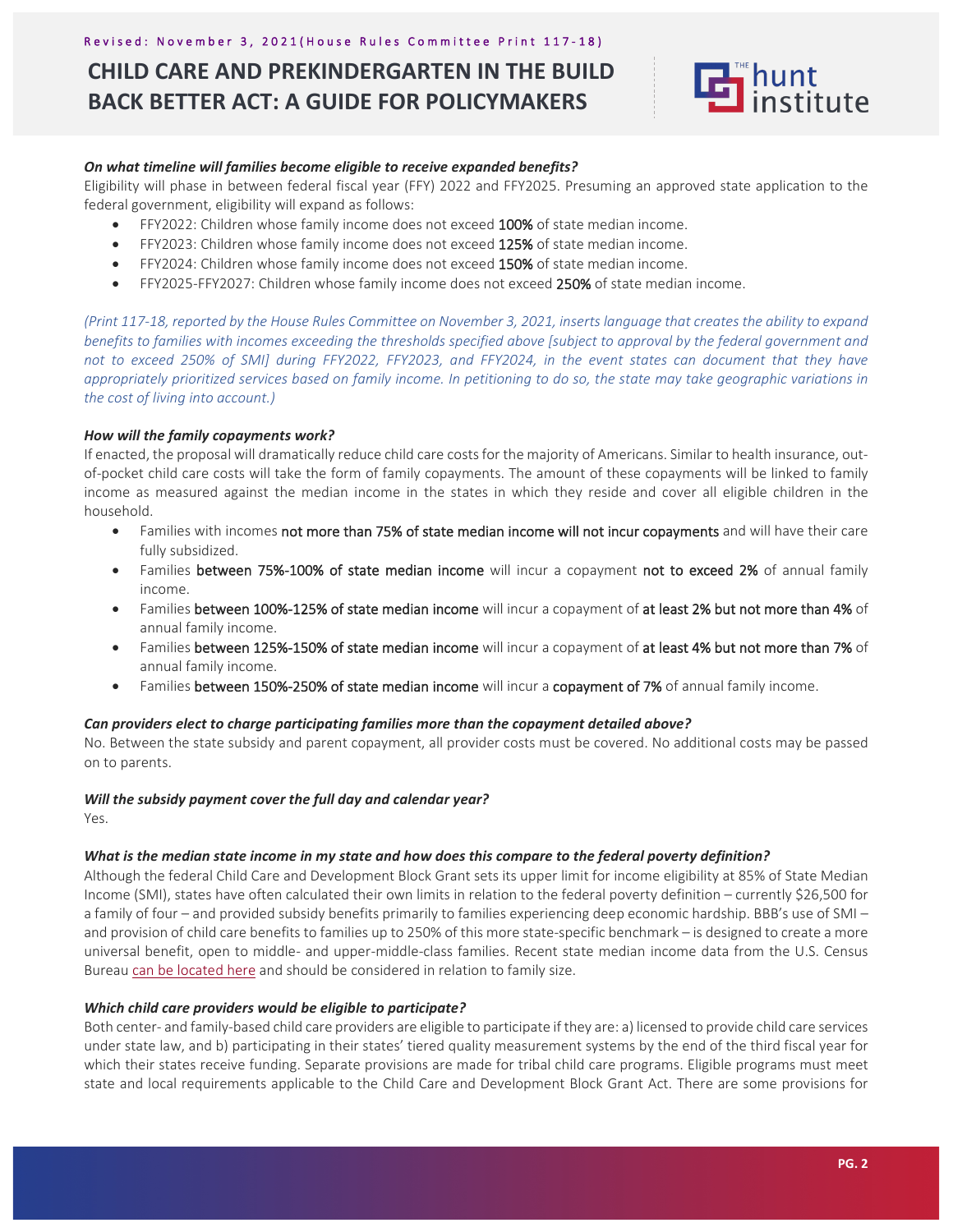# **CHILD CARE AND PREKINDERGARTEN IN THE BUILD BACK BETTER ACT: A GUIDE FOR POLICYMAKERS**



"grandfathering in" providers currently deemed eligible by states during the first 3*.5* years of grant funding. States must also ensure "pathways" to licensure for providers in a variety of settings.

*(Print 117-18, reported by the House Rules Committee on November 3, 2021, extends – from 3 years to 3.5 years - the period during which providers can be grandfathered prior to meeting updated licensing requirements. It simultaneously decreases from 3 years to 2.5 years - the period granted to states to develop updated licensing standards.)* 

## *Can faith-based providers participate?*

Assuming faith-based programs are freely chosen by parents, there is no prohibition against the use of child care subsidies within sectarian child care settings. The bill does, however, restrict the use of grant funds to construct, permanently improve, or conduct major renovations on buildings or facilities used primarily for sectarian instruction or religious worship.

#### *Who will administer the program in states and how will they apply to participate?*

The governor of each state, territory, or Tribe will designate a lead agency (a state agency or joint interagency office) to administer the program. Over the Act's anticipated six-year funding timeline, states will submit two types of applications, each for a period of not more than 3 years: a transitional state plan and a full state plan.

- The transitional state plan will include an assurance that the state will submit a full state plan and a description of how funds received by the state will be spent to expand access to assistance for direct child care services and increase the supply and quality of child care within the state.
- Full state plans will detail (among other things) how the state will address payment rates (sufficient to cover the cost of quality, provide living wages for all staff, and establish a wage ladder), enact or continue to administer a tiered system for measuring the quality of eligible child care providers, and ensure that all children can attend care at the highest quality level within 3 years of the bill's enactment.

Activities under the Act may be administered either directly by the lead agency identified or through other state government agencies, local or regional child care resource and referral organizations, community development financial institutions, or other intermediaries with experience supporting child care providers.

## *How will providers afford to offer care at the highest tier?*

BBB includes a variety of grant funding streams (discussed below) designed to expand access to high quality care, but its most significant change for providers is likely to be a change in payment rates. This begins with a reconfiguration of the method by which they are calculated.

At present, most state subsidy systems are based on market rate studies - with subsidy payments often set well below 100% of the going rate for care in a community. Recognizing that many parents struggle to afford care, market rates are often a better reflection of what the market can bear than the true cost of quality. This results in both strain on parents and inequitable compensation for early educators.

Build Back Better shifts this dynamic, requiring states to establish new payment rates based on cost estimation models that consider not only geographic and tiered quality differences, but also presume living wages for all child care staff – to include pay parity with elementary school teachers with similar credentials and annual cost of living increases.

The bottom line is that providers can expect significantly higher payment rates.

## *Will our state have to have a quality rating system?*

Yes, each state plan must certify that it has enacted – or will enact within 3 years of *first* receiving funds – a tiered system for measuring the quality of eligible child care providers, to include quality standards defining each progressive level. States will be required to create and implement plans designed to ensure all children can participate in programs at the highest level of quality within 6 years.

*(Print 117-18, reported by the House Rules Committee on November 3, 2021, clarifies that states' quality measurement systems, plans to ensure all children's participation at the highest level of quality, and wage ladders must all be enacted within three years of each state "first" receiving funds for its full state plan.)*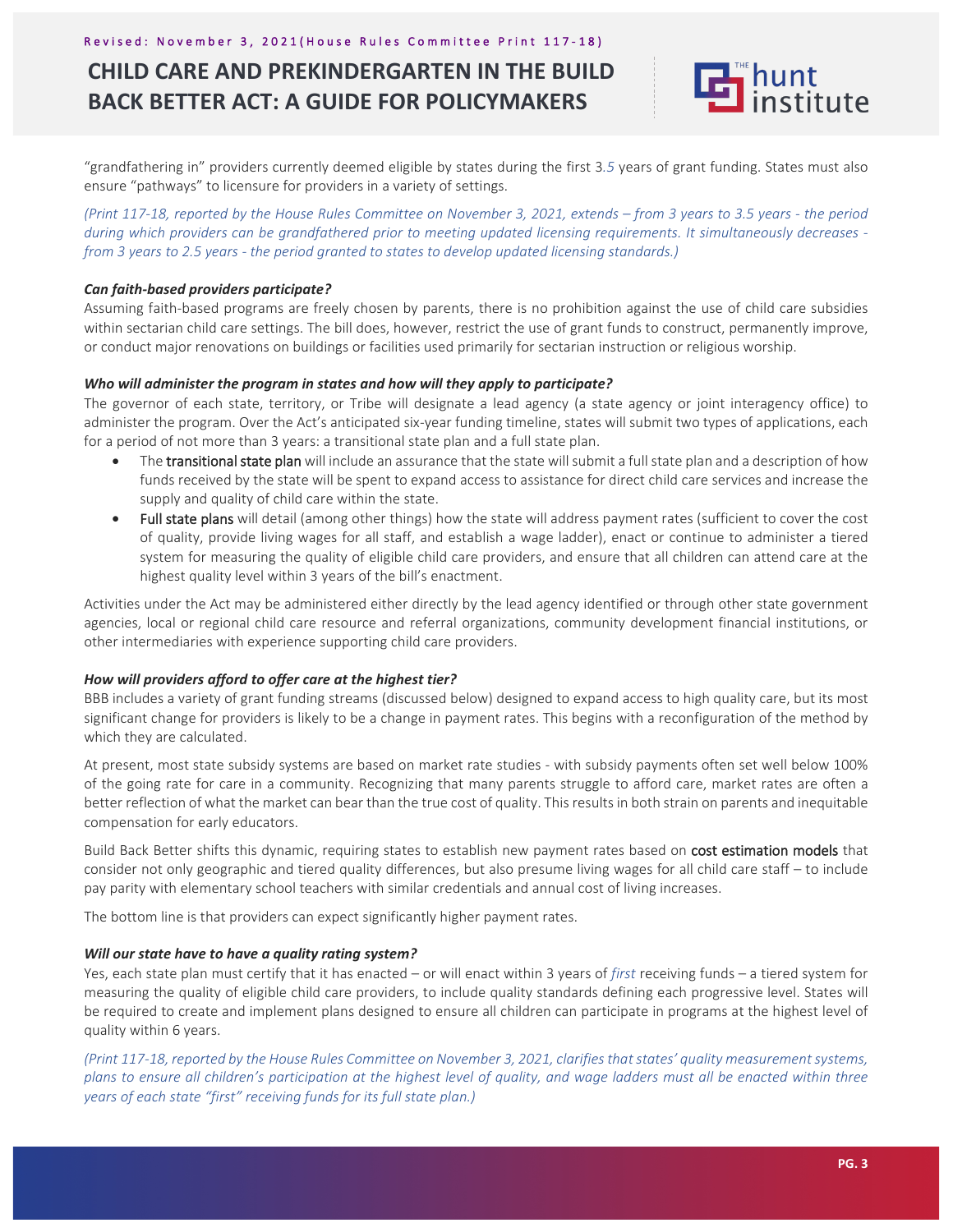#### Revised: November 3, 2021 (House Rules Committee Print 117-18)

## **CHILD CARE AND PREKINDERGARTEN IN THE BUILD BACK BETTER ACT: A GUIDE FOR POLICYMAKERS**



### *Will states have to revise their existing quality rating systems?*

Maybe. States will need to assure that their tiered quality systems have indicators and thresholds that are appropriate for child development in different types of child care settings, including child care centers and family child care homes, and are appropriate for providers serving different age groups, including mixed age groups. The highest quality tier must meet or exceed federal Head Start Program Performance Standards, and states must assure that sufficient resources will be provided for programs at lower tiers to progress toward the highest tier. States will also need to incorporate standards for care provided during non-traditional hours.

#### *Does that mean we will create a single set of federal program standards for all early care and education programs?*

No. Each state will be responsible for maintaining its own program standards as part of its tiered quality system. At the highest tier, states will be required, at minimum, to mirror key quality components of the Head Start Program Performance Standards (or an equivalent set of evidence-based standards approved by the Administration for Children and Families).

#### *How else will the Act support expanded access and improvements in child care quality?*

In addition to subsidy expansion, the Build Back Better Act contains funding streams designed to improve access and quality via:

- Startup grants and supply expansion grants to support child care providers, with priority to those reaching underserved communities.
- Quality grants designed to support providers in meeting or making progress toward the highest tier of the state's tiered quality measurement system.
- Facilities grants for the remodeling, renovation, repair and, under limited circumstances, construction of child care buildings and facilities.

#### *Our state has opted out of certain federal funding opportunities in the past. Will it be permitted to opt out here?*

Yes and no. Should a state fail to apply for funding, the Act contains provisions designed to permit localities to do so directly. In the event that specific communities remain underserved, funds may be repurposed for expansion of Head Start/Early Head Start programming, transmitting funds directly from the federal government to local implementing agencies.

## *What will happen to the funds our state currently receives under the Child Care and Development Block Grant?*

States that draw down child care entitlement funding under the Act will continue to receive funding under Child Care and Development Block Grant. Effective FFY25, however, they will not be permitted to use more than 10% of this funding to support children under the age of 6.

#### *In what manner will states be funded?*

Funding will be administered on a formula basis (over \$100 billion based on the Child Care and Development Block Grant Act) during federal fiscal years 2022, 2023, and 2024. States would be required to use 50 percent of allotted funds on expanding access to child care subsidies; 25 percent of funds on child care supply and quality building activities; and 25 percent of funds on either subsidy and grant expansion or supply and quality building, and up to 7% on the cost of administration. Effective FFY2025, the program will become an entitlement, with additional funds as necessary to meet the needs of all eligible children and families.

#### *Will state matching funds be required?*

Yes. Federal funds are ultimately estimated to cover 90% of direct child care expenditures, with states providing a 10% nonfederal share. The federal government will reimburse states at their Federal Medical Assistance Percentage (FMAP) rate for child care quality and supply activities and reimburse 50 percent of state administrative expenses.

## *With this new federal investment on the horizon, can our state take existing investments and repurpose them toward other needs?*

No. States may not supplant other federal, state, or local public funds expended to provide child care services and states receiving funds must maintain expenditures at the average level for the previous 3 years. *(Calculated as the average of as Federal, State, and local public funds expended during fiscal years 2019, 2020, and 2021.)*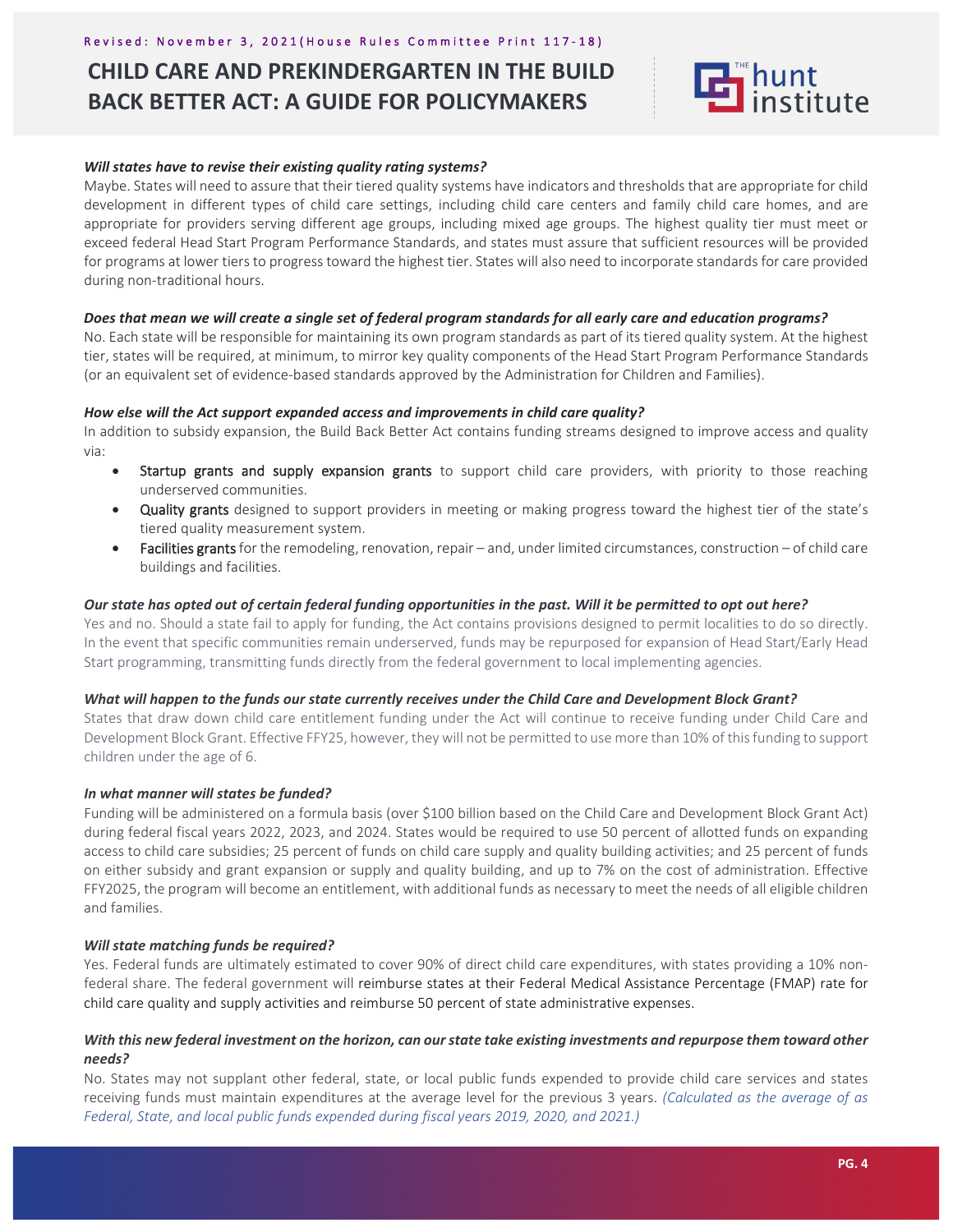## **CHILD CARE AND PREKINDERGARTEN IN THE BUILD BACK BETTER ACT: A GUIDE FOR POLICYMAKERS**



## **EXPLORING THE ACT'S UNIVERSAL PREKINDERGARTEN PROVISIONS**

#### *What would the universal Pre-K provisions of the Build Back Better Act mean for families?*

In addition to the child care supports described above, the Build Back Better Act proposes to create – over a period of years a universal prekindergarten entitlement for all 3- and 4-year-old children.

#### *Which children will be eligible for universal pre-k? What will it cost families?*

All children who are 3- or 4-years-old on the date established by the applicable local education agency for kindergarten entry. Programs will be free of charge to families.

#### *What will happen to states' existing prekindergarten programs?*

Designed as a state-federal partnership, the proposed expansion will build on – rather than replace - existing state prekindergarten infrastructure, providing additional funding and permitting more children to be served.

#### *Who will be eligible to provide universal pre-K?*

Expanded state prekindergarten programs will operate using a mixed delivery model, meaning that both public and private preschool providers will be eligible to receive funding from states. Approved providers will include public schools, licensed center-based child care providers, licensed family child care providers, networks of community- and neighborhood-based child care providers, Head Start agencies and delegate agencies, and consortia thereof.

#### *What funding is being made available to states for this purpose?*

The Act entails a three-year rollout process, which will build toward a universal entitlement for all American children. During FFY22, states will split \$4 billion, with allocations of \$6 billion and \$8 billion during FFY23 and FFY24 respectively. Effective FFY2025, Congress will allocate funds as may be necessary to provide service to all preschoolers.

During the first 3 years of transitional implementation, state allocations will be based on a formula that considers both the proportion of American children under 6 residing below 200% of the federal poverty definition in each state and existing federal preschool investments.

#### *How will states apply to participate? Who will administer the program in the states?*

As with the child care investments detailed earlier in this document, states will submit both transitional and full state plans to the federal government, each lasting no more than 3 years. A lead agency will be identified by the governor.

## *Are states required to provide matching funds?*

Eventually, yes. During the first 3 years of the rollout, state costs will be 100% covered by the federal government. A nonfederal share will later be required, currently projected at 90/10 in FFY2025, 75/25 in FFY2026, and 60/40 in FFY2027.

## *Is there a maintenance of effort requirement?*

Yes, in the event that a state fails to maintain its existing preschool investments *(the average of federal, state, and local public expenditures across 2019, 2020, and 2021),* its federal award will be reduced by an amount equal to the reduction in question. Waivers of this maintenance of effort requirement can be granted by the Administration for Children and Families in the event of an economic downturn or other mitigating circumstance.

## *What else will be expected of states?*

States receiving funding under the Act shall: a) administer a state prekindergarten program, b) support a continuous quality improvement system for providers to include training, technical assistance, monitoring, professional development and coaching, c) provide outreach and enrollment support to families, d) build supporting data systems, e) support staff in pursuing credentials and degrees, f) support the inclusion of children with disabilities, g) provide age-appropriate transportation, and h) conduct and/or update statewide needs assessments detailing access to high-quality preschool services. State plans will include:

• Plans for achieving universal, high-quality, free, inclusive, and mixed delivery preschool services.